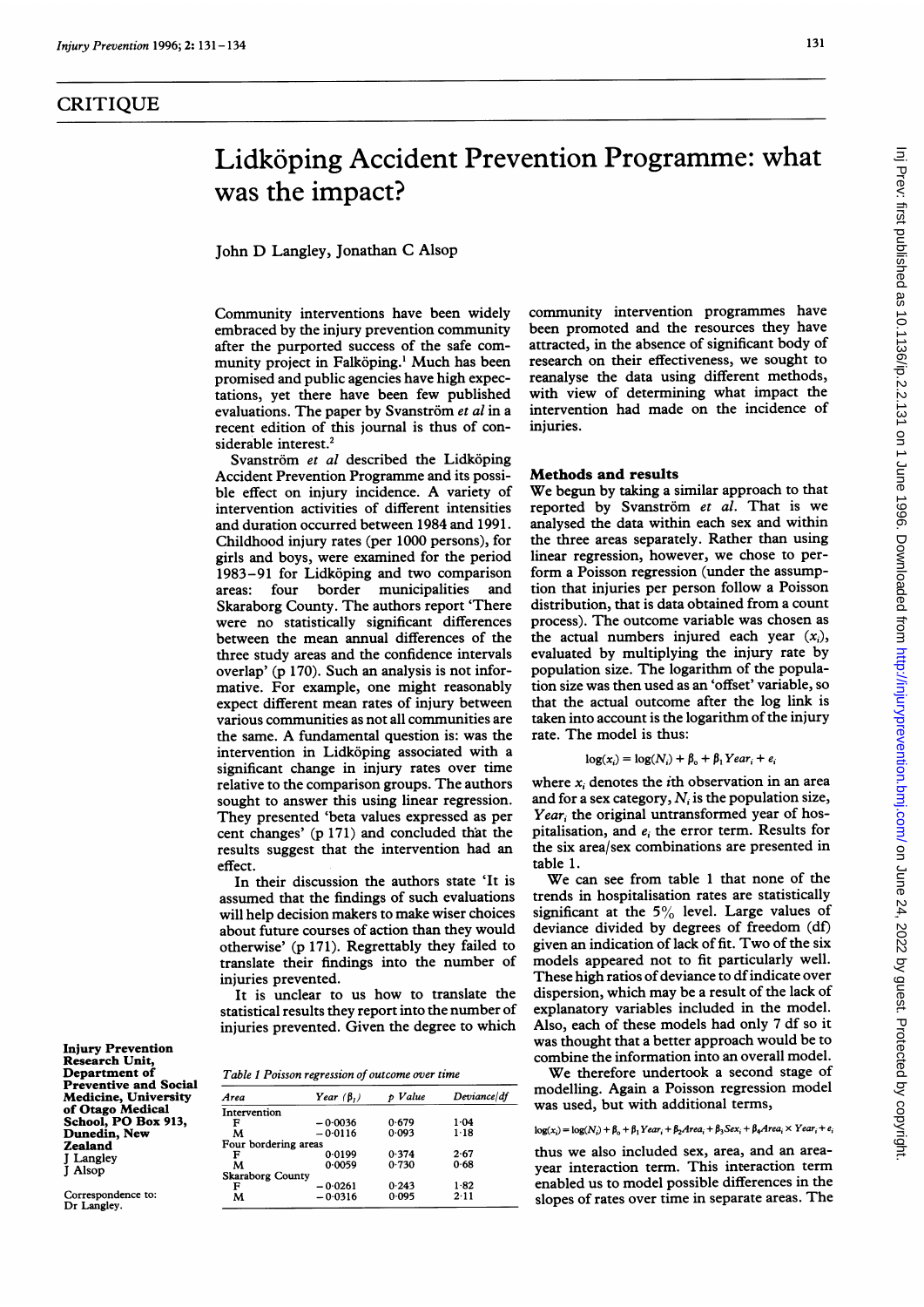main focus of the paper was to compare the intervention area with the two control areas. For this reason we decided to compare the intervention area first with the four bordering areas, and second with Skaraborg County. For these comparisons the models had 31 df, an improvement upon the original six models. The results are presented in table 2.

One of the important findings was that there were no significant time trends in any of the comparisons. This compares well with the first analysis (table 1). The differences in average injury rates were significant between the intervention area and the other two comparison areas. Also, the differences between sexes were highly significant in all three comparisons (we would expect that a similar sex effect is to be found in all three areas). One crucial finding, however, was that there was a significant difference  $(p = 0.041)$  in time trends between the intervention and four border areas. We can relate this in terms of a significant difference in slopes (that is non-parallel), even though the slopes themselves were not significantly different from zero. This difference was not significant ( $p = 0.174$ ) when the intervention area was compared against Skaraborg County, though this may have been due to dependence of the areas because of geographical overlap. Note that all models fitted adequately, as the deviance divided by the number of degrees of freedom were not greatly different from 1. As an additional check, the two 'control' areas were compared. No significant difference in injury rate was found between these two areas  $(p = 0.224)$ , and also no difference in the time trends ( $p = 0.182$ ).

#### Discussion

Svanström et al reported a significant effect using linear regression. In our first analyses we failed to show an effect using Poisson regression. We chose to perform Poisson regression over linear regression due to a variety of reasons. The numbers of injuries may not follow a normal distribution, as they can be thought of as a count process within each individual of the population. As they are rare events, they can instead be assumed to follow a Poisson distribution. In addition, the Poisson regression constrains the number of injuries to lie between zero and infinity, while linear regression has no lower bound. Finally, a non-constant variance in the number ofinjuries may be present also.

Our second analysis also showed no reduction in injury rates over time. However, it showed that the intervention area had a statistically significant reduction in injury rate com-

|  |  |  |  |  | Table 2 Poisson regression of factors for various area comparisons |
|--|--|--|--|--|--------------------------------------------------------------------|
|  |  |  |  |  |                                                                    |
|  |  |  |  |  |                                                                    |
|  |  |  |  |  |                                                                    |

|                                               | Factor (p values) |       |         |           |             |
|-----------------------------------------------|-------------------|-------|---------|-----------|-------------|
| Comparison                                    | Year              | Area  | Sex     | Area-vear | Deviance/df |
| Intervention $v$ four bordering areas $0.417$ |                   | 0.001 | < 0.001 | 0.041     | 1.79        |
| Intervention v Skaraborg County               | 0.117             | 0.002 | < 0.001 | 0.174     | 1.47        |
| Four bordering areas $v$ Skaraborg<br>County  | 0.116             | 0.224 | < 0.001 | 0.182     | 1.33        |

pared with the four bordering areas. This means that the reduction in the intervention area, when examined in isolation, was not significant, but when offset against the injury rate rise in the four bordering areas, we found to be significant. Somewhat unusually, this effect was not present in the comparison of the intervention area with Skaraborg County.

From our final model we estimate that in 1991 there were 38 female and 58 male hospitalisations for the four border areas. If the intervention had taken place in this area also, we would have expected only 28 female and 42 male hospitalisations. This means that we could expect to save a total of  $10 + 16 = 26$ hospitalised injuries. Note that the implicit assumption here, is that the injury rate in the Lidköping area would have risen similarly to the four border areas without the intervention. This is a very modest return on what must have represented a substantial input of resources. What might have been the return if similar resources had been concentrated on one or two very specific issues (for example helmets for cyclists and impact absorbing surfaces under playground equipment)?

The foregoing discussion assumes that the reduction in injury in the intervention area was due to the intervention and not to some other extraneous factors. Regrettably Svanström et al fail to provide any quantitative data on the impact of the intervention on injury risk and protective factors. We are thus presented with <sup>a</sup> 'black box intervention'. In other words we have no process evaluation. For example, although Svanström et al briefly describe a campaign on bicycle safety, including helmet promotion, the reader is not provided with any data on changes in bicycle safety behaviour over time. The failure to present this is a serious deterrent to understanding and progress in the field.

A recent evaluation of the Shire of Bulla Safe Living Program, a community intervention programme in Victoria, Australia, failed to show any statistically significant changes in overall injury rates or hospital bed days.<sup>3</sup> This, coupled with our findings, suggests greater caution should be exercised in promoting these broad, multifaceted intervention programmes. Building up community expectations but failing to achieve significant reductions in injury could well result in disenchanted communities, concluding that there is, after all, nothing that they can do which can make a difference. Nothing could be further from the truth. As investment in community injury interventions grows so too has the importance of rigorous evaluation. A critical component of such evaluations is determining the impact . of specific interventions (for example promotion of helmets) on specific behaviours (for example helmet wearing) and relevant injury outcomes (for example head injuries to cyclists) and seeking to determine if a range of specific interventions have had a more wider impact by influencing injury prevention behaviour. Given the resources safe communities have attracted to date a comprehensive critique of the evaluations published to date is warranted.